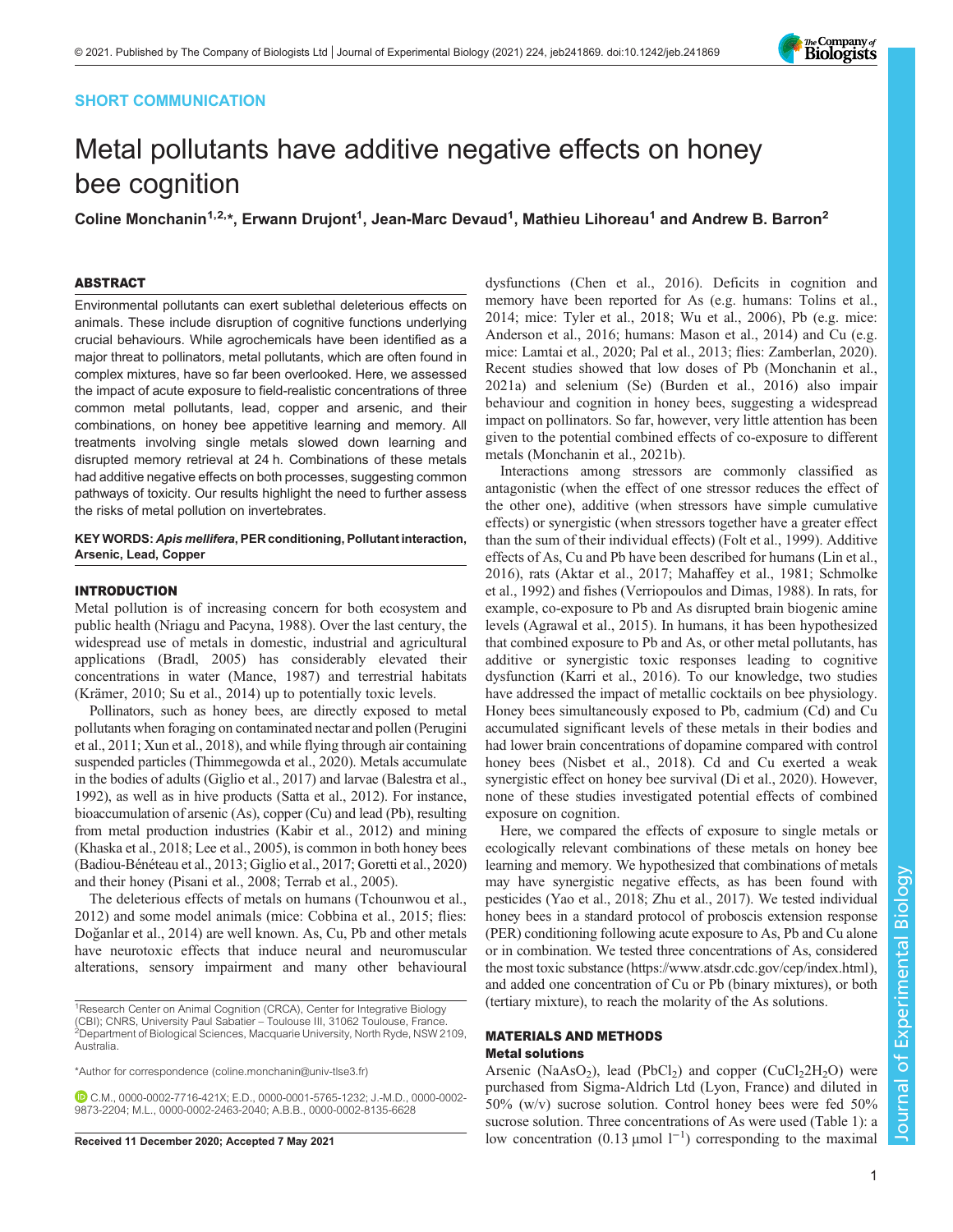<span id="page-1-0"></span>permissible value in drinking water  $(0.01 \text{ mg l}^{-1})$  ([Codex](#page-4-0) [Alimentarius, 2015\)](#page-4-0), a high concentration  $(0.67 \text{ }\mu\text{mol} \quad l^{-1})$ corresponding to half the maximal permissible value in irrigation water (0.1 mg l<sup>-1</sup>) [\(Ayers and Westcot, 1994\)](#page-4-0), and an intermediate concentration (0.40 µmol  $1^{-1}$ ). This range of concentrations was reported in water sampled from polluted areas (e.g. mining sites) and in honey [\(Table S1](https://journals.biologists.com/jeb/article-lookup/DOI/10.1242/jeb.241869)). For Pb and Cu, we chose  $0.27 \mu$ mol l<sup>-1</sup>  $(0.055 \text{ mg l}^{-1} \text{ of Pb and } 0.017 \text{ mg l}^{-1} \text{ of Cu})$  so that the binary combinations (As  $0.13 \text{ \mu mol}$  l<sup>-1</sup>+Cu  $0.27 \text{ \mu mol}$  l<sup>-1</sup> or As 0.13 µmol  $1^{-1}$ +Pb 0.27 µmol  $1^{-1}$ ) could be compared with the As intermediate concentration (0.40 µmol  $1^{-1}$ ), and the tertiary combination (As  $0.13 \mu$ mol l<sup>-1</sup>+Pb  $0.27 \mu$ mol l<sup>-1</sup>+Cu 0.27 µmol  $1^{-1}$ ) with the As high concentration (0.67 µmol  $1^{-1}$ ) (Table 1). These concentrations of Pb and Cu have also been reported in honey samples ([Table S1\)](https://journals.biologists.com/jeb/article-lookup/DOI/10.1242/jeb.241869). The mass consumed for As and the concentrations for Cu and Pb fell within sublethal ranges for the honey bee: the  $LD_{50}$  of elemental As for NaAsO<sub>2</sub> ranged from 0.330 to 0.540 µg per bee [\(Fujii, 1980](#page-4-0)); the LC<sub>50</sub> of Cu is 72 mg l<sup>-1</sup> [\(Di et al., 2016\)](#page-4-0) and that of Pb is 345 mg l−<sup>1</sup> [\(Di et al., 2016\)](#page-4-0).

## Bee exposure to metals

We collected honey bees (Apis mellifera Linnaeus 1758) returning from foraging trips at the entrance of five different hives in mornings during August 2020. We anaesthetized the bees on ice and harnessed them in plastic tubes, secured with tape and a droplet of wax at the back of the head [\(Matsumoto et al., 2012](#page-5-0)). We tested all bees for an intact PER by stimulating their antennae with 50% sucrose. We then fed the responding honey bees 5 µl of 50% sucrose solution (see Table 1), making sure they consumed the whole droplet, and left them to rest for 3 h in the incubator (temperature: 25  $\pm 2^{\circ}$ C, humidity: 60%). Honey bees that did not respond to the sucrose solution were discarded.

## Absolute learning

Prior to conditioning, we tested all honey bees for the PER by stimulating their antennae with 50% sucrose solution, and kept only those that displayed the reflex. We then performed olfactory absolute conditioning according to a standard protocol using an automatic stimulus delivery system [\(Aguiar et al., 2018](#page-4-0)). Honey bees had to learn to respond to an olfactory conditioned stimulus (CS, 1-nonanol; Sigma-Aldrich Ltd) reinforced with the unconditioned stimulus (US, 50% sucrose solution), over five conditioning trials with a ten-minute inter-trial interval. Each trial (37 s in total) began when a bee was placed in front of the stimulus delivery system, which released a continuous flow of clean air (3300 ml min−<sup>1</sup> ) to the antennae. After 15 s, the odour was introduced into the airflow for 4 s, the last second

|  | Table 1. Concentrations of heavy metals used |  |  |  |  |
|--|----------------------------------------------|--|--|--|--|
|--|----------------------------------------------|--|--|--|--|

| Treatment  | Molarity<br>(umol $I^{-1}$ ) | Concentration<br>$(mg l^{-1})$ |          |          | Ingestion of 5 µl (ng<br>per bee) |          |          |
|------------|------------------------------|--------------------------------|----------|----------|-----------------------------------|----------|----------|
|            |                              | As                             | Cu       | Pb       | As                                | Cu       | Pb       |
| Control    | 0                            | $\Omega$                       | 0        | $\Omega$ | 0                                 | 0        | $\Omega$ |
| Low [As]   | 0.13                         | 0.01                           | 0        | 0        | 0.05                              | 0        | $\Omega$ |
| [Cu]       | 0.27                         | 0                              | 0.02     | $\Omega$ | 0                                 | 0.09     | 0        |
| [Pb]       | 0.27                         | $\Omega$                       | 0        | 0.06     | $\Omega$                          | 0        | 0.28     |
| Int. [As]  | 0.40                         | 0.03                           | $\Omega$ | 0        | 0.15                              | 0        | $\Omega$ |
| [As+Cu]    | 0.40                         | 0.01                           | 0.02     | $\Omega$ | 0.05                              | 0.09     | $\Omega$ |
| [As+Pb]    | 0.40                         | 0.01                           | $\Omega$ | 0.06     | 0.05                              | $\Omega$ | 0.28     |
| High [As]  | 0.67                         | 0.05                           | $\Omega$ | $\Omega$ | 0.25                              | $\Omega$ | $\Omega$ |
| [As+Cu+Pb] | 0.67                         | 0.01                           | 0.02     | 0.06     | 0.05                              | 0.09     | 0.28     |

Int., intermediate. Combined treatments are shown in grey.

of which overlapped with sucrose presentation to the antennae using a toothpick. This was immediately followed by feeding for 4 s by presenting the toothpick to the proboscis. The bee remained for another 15 s under the clean airflow. We recorded the presence or absence (1/0) of a conditioned PER in response to the odorant presentation during each conditioning trial. Honey bees spontaneously responding in the first conditioning trial were discarded from the analysis. The sum of conditioned responses over all trials provided an individual acquisition score (between 0 and 4), and honey bees responding at the last trial were categorized as learners.

## Long-term memory

Only honey bees that had learnt the task were kept for the analysis of memory performance. After conditioning, these honey bees were fed 15 µl of 50% sucrose solution, left overnight in the incubator, and fed another 5 µl of sucrose solution the following morning. Three hours later (24 h post-conditioning), we performed the retention test, consisting of three trials similar to conditioning except that no sucrose reward was presented. In addition to the odour used during the conditioning (CS), we presented two novel odours, in randomized order, to assess the specificity of the memory: nonanal was expected to be perceived by honey bees as similar to 1-nonanol, while 1-hexanol was expected to be perceived differently [\(Guerrieri et al., 2005\)](#page-4-0). We recorded the presence or absence (1/0) of a conditioned PER to each odorant at each memory retention trial. We classified honey bees according to their response patterns: response to the CS only, response to the CS and the similar odour (low generalization level), response to all odours (high generalization level), no or inconsistent response.

#### **Statistics**

We analysed the data using R Studio v.1.2.5033 [\(http://www.rstudio.](http://www.rstudio.com) [com](http://www.rstudio.com)/). Raw data are available from Dryad (Dataset S1, [doi:10.5061/](https://doi.org/10.5061/dryad.ghx3ffbms) [dryad.ghx3ffbms](https://doi.org/10.5061/dryad.ghx3ffbms)). We performed binomial generalized linear mixedeffects models (GLMM) (package lme4; [Bates et al., 2015](#page-4-0)), with hive and conditioning date as random factors and treatment as a fixed effect. Using the GLMMs, we evaluated whether molarity or treatment impacted the initial response to antennal stimulation, the spontaneous response in the first conditioning trial, the response in the last trial, the response to each odorant during the memory test, the proportion of honey bees per response pattern in the retention test, and the survival at 24 h. Acquisition scores were standardized and compared with GLMMs using Template Model Builder [\(Brooks](#page-4-0) [et al., 2017](#page-4-0)). For all response variables, we compared (1) the treated groups with the control, (2) groups exposed to concentrations of the same molarity (e.g. intermediate [As], [As+Cu] and [As+Pb]), (3) the separate and joint effects of the treatments (e.g. low [As], [Cu] and [As+Cu]) in order to identify interactive effects (antagonistic, additive, synergistic).

## RESULTS AND DISCUSSION

## Exposure to metals does not impact appetitive motivation

The proportion of honey bees that responded to the initial antennal stimulation with sucrose was similar among treatments (GLMM:  $P > 0.05$ ). Therefore, treatment did not affect appetitive motivation or sucrose perception. Consistent with our observations, the ingestion of similar concentrations of Pb and Cu had no effect on responsiveness to increasing concentrations of sucrose [\(Burden](#page-4-0) [et al., 2019\)](#page-4-0). By contrast, [Di et al. \(2020\)](#page-4-0) found that honey bees exposed to increasing concentrations of a mixture of Cu and Cd exhibited a decreased ability to distinguish sucrose concentrations,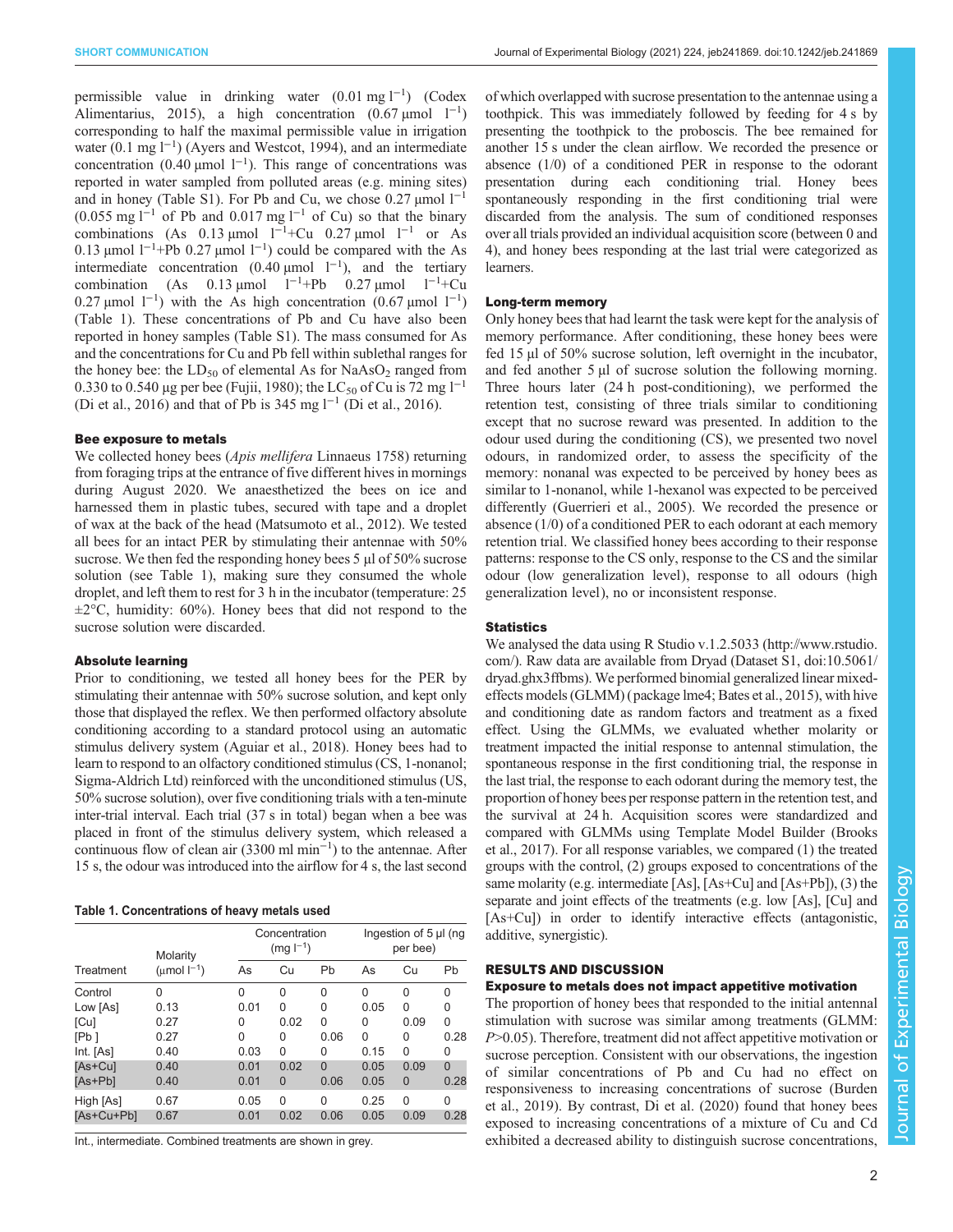but this may be explained by the much higher (at least 600 times) concentrations used in that study. Thus, in our conditions, any impact on appetitive learning is unlikely to be due to a decrease in motivation for sucrose or sucrose perception.

# Individual and combined exposure to metals reduces learning performance

Two out of the 381 honey bees subjected to the absolute learning task spontaneously responded to the first odour presentation and were therefore discarded. In all groups, the number of honey bees showing the conditioned response increased over trials, thus showing learning (Fig. 1A). However, fewer honey bees exposed to metals learned the task when compared with controls (GLMM: P<0.05, except for low [As],  $P=0.082$ ). Accordingly, the acquisition scores of honey bees from all treatments were lower than those of controls (Fig. 1B). Honey bees exposed to intermediate [As] (GLMM: −0.610±0.246, P=0.013), high [As] (GLMM: -0.639±0.241, P=0.008) and [As+Cu+Pb] (GLMM:  $-0.592 \pm 0.244$ ,  $P=0.015$ ) had acquisition scores significantly lower than those of controls. Honey bees exposed to [As+Pb] had similar acquisition scores to bees exposed to intermediate [As] (GLMM:  $0.299 \pm 0.234$ ,  $P = 0.201$ ), but honey bees exposed to [As+Cu] performed better (GLMM: 0.596±0.241,  $P=0.013$ ). Honey bees exposed to high [As] and [As+Cu+Pb] exhibited similar acquisition scores (GLMM:  $P=0.810$ ). We found no difference in the acquisition scores and the proportions of learners between honey bees treated with a single metal and mixed treatments (GLMM:  $P > 0.05$ ), that would have indicated non-additive effects (i.e. antagonistic or synergistic). Thus, exposure to metals significantly reduced learning performance, and combined exposure appeared to exert simple additive deleterious effects.

# Individual and combined exposure to metals reduces longterm memory specificity

To examine possible effects of metal exposure on memory retention, we tested memory 24 h post-training. Only honey bees that had learned the CS–US association at the end of conditioning were tested;

167 out of the 379 honey bees subjected to the absolute learning task did not learn and were therefore not included in the memory test.

We found no effect of treatment on survival at 24 h (GLMM: P>0.05). However, long-term memory was significantly affected [\(Fig. 2\)](#page-3-0). Overall, treated honey bees responded less to the learned odorant (CS) than did controls, as indicated by a significant effect of exposure to metals on retention levels (GLMM: P<0.05) ([Fig. 2A](#page-3-0)). Yet, this decrease was not significant for honey bees exposed to intermediate [As] (GLMM:  $-0.260\pm0.628$ ,  $P=0.679$ ) and high [As] (GLMM:  $-1.023 \pm 0.570$ ,  $P=0.073$ ). Finally, there was no clear dose effect on responses to the CS among treated groups (GLMM:  $-0.576\pm0.579$ ,  $P=0.320$ ).

Individual response patterns [\(Fig. 2](#page-3-0)B) revealed a loss of memory specificity. While honey bees from all treatments responded similarly to the similar odour (GLMM:  $P > 0.05$ ), those exposed to higher doses responded more frequently to all odorants, indicating a higher degree of response generalization (GLMM: 1.954±0.775,  $P=0.012$ ). This was accompanied by a significantly lower proportion of specific (CS-only) responses for honey bees exposed to [Pb] (GLMM:  $-1.795\pm0.690$ ,  $P=0.009$ ), low [As] (GLMM: −1.313±0.589, P=0.026) and [As+Cu+Pb] (GLMM: −1.200±0.588, P=0.041). Exposure also significantly increased the frequency of inconsistent responses as compared with that in controls (GLMM:  $P<0.05$ ). This was the case for each individual treatment except for intermediate [As]  $(P=0.293)$ . Thus, exposure to metals had a negative impact on memory performance at 24 h. The analysis of individual response patterns also revealed additive effects as they did not differ among groups exposed to solutions with the same molarity, nor between single and mixed metal treatments (GLMM: P>0.05). Thus, most treatments reduced memory performance at 24 h.

# The additive effects of metal mixtures may be explained by common pathways of toxicity

Although many mechanisms of metal toxicity have not yet been elucidated, some points of consensus are emerging from the



Fig. 1. Learning. (A) Learning curves show changes in the percentage of honey bees displaying the conditioned proboscis extension response (PER) over five training trials. Asterisks indicate significant differences in response rates at the last trial compared with those for control honey bees. (B) Violin plots of acquisition score values (sum of conditioned responses for each honey bee). Symbols (circle: single exposure; triangle: binary mixture; diamond: tertiary mixture) indicate the mean score for each treatment. Significant differences between groups exposed to solutions of the same molarity (#) or with respect to control honey bees (\*) are indicated (\*,‡P<0.05, \*\*P<0.01; GLMM).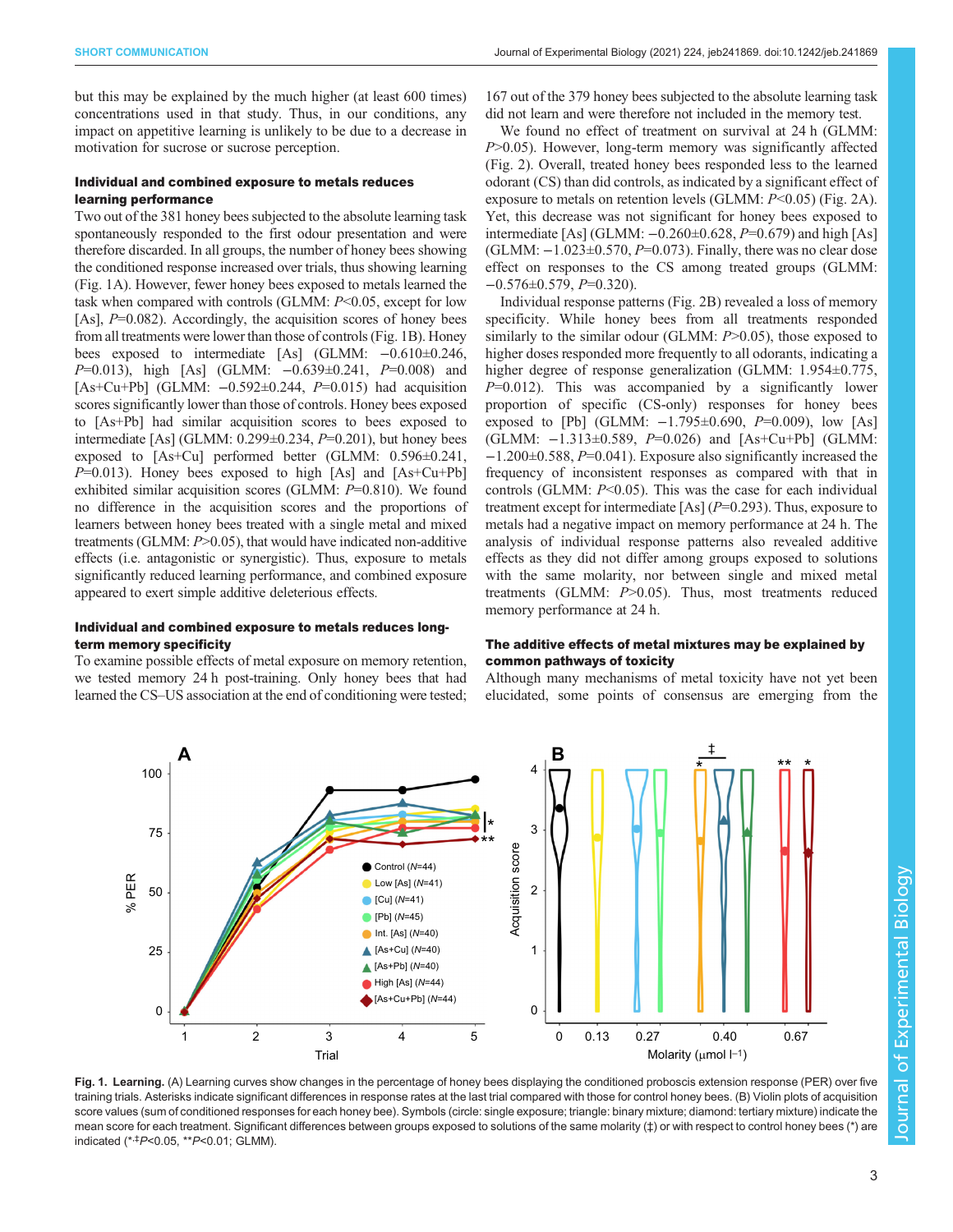<span id="page-3-0"></span>

Fig. 2. Long-term memory. (A) Percentage of responses to the conditioned stimulus (CS) odour in the 24 h memory retention test (means±s.e.m.). (B) Distribution of honey bees according to their individual response pattern during the long-term memory test: response to CS only; response to CS and similar odour; response to all odours; no or inconsistent response. Significant differences from controls are indicated (\*P<0.05, \*\*P<0.01; GLMM).

literature. Firstly, interactions between metals can occur in the environment of the organism [\(Grobelak and Kowalska, 2020](#page-4-0); [Noyes and Lema, 2015\)](#page-5-0), and during uptake into the organism, leading to potentially toxic processes of speciation, absorption, binding, transport and distribution [\(Wu et al., 2016](#page-5-0)). Once metals enter an organism, they can induce, alter or inhibit a range of biological responses and metabolic pathways. For example, by mimicking other essential metals [\(Bridges and Zalups, 2005](#page-4-0)) or damaging the permeability of biological membranes [\(Rothshein,](#page-5-0) [1959](#page-5-0)), metals enable the uptake or loss of other compounds from intracellular compartments [\(Viarengo, 1994\)](#page-5-0). Metals are also known to disrupt signalling and calcium homeostasis ( particularly important in neurons) by interfering with calcium channels ([Bridges](#page-4-0) [and Zalups, 2005; Chavez-Crooker et al., 2001](#page-4-0); [Tamano and](#page-5-0) [Takeda, 2011\)](#page-5-0). This might lead to dysfunction and cytotoxicity as a result of the disruption of cell signalling and calcium homeostasis. Genotoxicity (Doğ [anlar et al., 2014](#page-4-0)) may be achieved through covalent binding to DNA ([Brocato and Costa, 2013;](#page-4-0) [Senut et al.,](#page-5-0) [2014](#page-5-0)). Eventually, oxidative stress and lipid peroxidation of the cell membrane may lead to neuronal death. Additionally, metals in mixtures could interact at target sites, but the effect on toxicity of that interaction is largely unknown [\(Svendsen et al., 2011\)](#page-5-0). Metal mixtures could change the bioavailability ([Gong et al., 2020\)](#page-4-0), toxicokinetics and toxicodynamics ([Gao et al., 2016\)](#page-4-0) of each metal, which could impact the toxicity for the organism ([Løkke et al.,](#page-5-0) [2013](#page-5-0)). Based on these shared mechanisms of toxicity that include oxidative stress (Nikolić[et al., 2016](#page-5-0); [Zaman et al., 1995\)](#page-5-0), apoptosis [\(Raes et al., 2000](#page-5-0)) and interference with neurotransmitters [\(Nisbet](#page-5-0) [et al., 2018\)](#page-5-0), the toxic effects of metal pollutants in mixtures is expected to be additive [\(von Stackelberg et al., 2013](#page-5-0)). Of note, these conclusions emerge from studies mostly conducted on vertebrates, thus possibly leaving aside specificities of meta actions in invertebrate organisms.

Mixtures of metals may affect many aspects of neural activity and brain function in honey bees, as in other species [\(Karri et al., 2016\)](#page-4-0). Here, we focused on learning and memory of olfactory cues because they play crucial roles in the behavioural ecology of honey bees and other pollinators, for the identification of food resources. Our results in controlled laboratory conditions suggest that exposure to sublethal combinations of toxic elements in the field might alter individual foraging efficiency, and in turn jeopardize survival of pollinator populations. While we could not identify interactive effects in such conditions, this will need to be confirmed in field experiments where exposure conditions will differ, and we should study a broader range of behavioural responses (flight, activity, navigation). Our approach aims to fill a gap in the evaluation of combined actions of metals [\(Meyer et al., 2015\)](#page-5-0), which appears necessary to better assess the risks they represent ([Nys et al., 2018](#page-5-0); [Otitoloju, 2003](#page-5-0)) and better inform regulatory frameworks ([European Commission, 2012\)](#page-4-0). Current risk assessment guidance mainly assesses the effect of exposure to individual metals, which fails to capture potential interactive effects. This is of particular importance for honey bees and many other species, where contaminated food is transferred and shared among individuals. Hence, evaluation of the impact of metal mixtures and their modes of action needs to be developed ([Sasso](#page-5-0) [et al., 2010](#page-5-0)). Additionally, interactions between toxic metals and environmental factors ([Naqash et al., 2020](#page-5-0)) as well as with other chemicals [\(EFSA Scientific Committee et al., 2019](#page-4-0)) (e.g. pesticides: [Sgolastra et al., 2018; Singh et al., 2017](#page-5-0); volatile organic compounds: [Sasso et al., 2010](#page-5-0), etc.) should be implemented in an integrated research framework.

## Conclusion

In summary, we have demonstrated that As, Pb, Cu or combinations of these metals, at levels found in the environment, slow down appetitive learning and reduce long-term memory specificity in honey bees. These metals show simple additive effects as we found no difference in effects between different solutions of the same molarity, suggestive of possible non-linear effects (synergism or antagonism). Thus, regarding effects on learning and memory,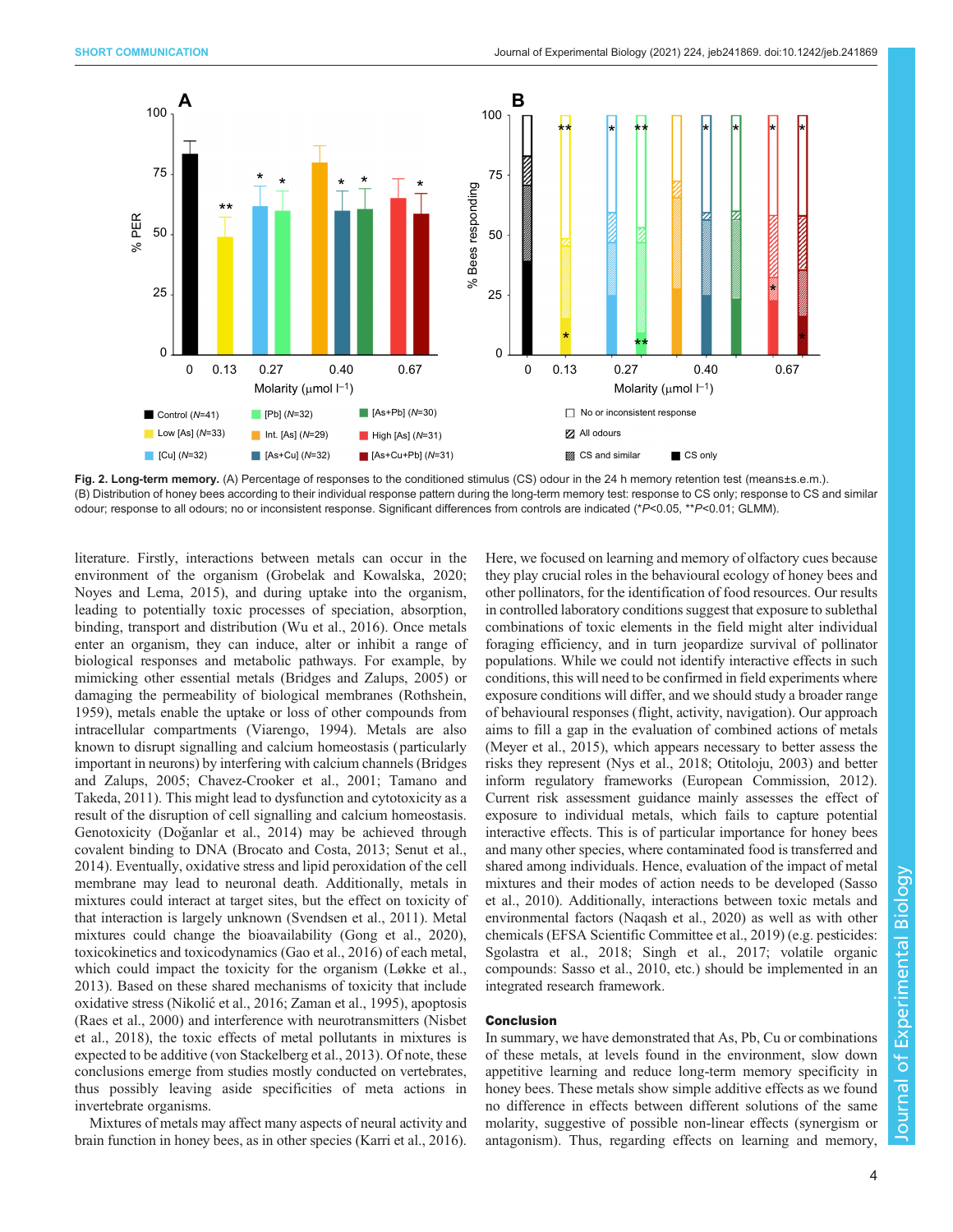<span id="page-4-0"></span>concentration seems to be more important than the identity of any specific metal. Given that learning and memory of olfactory cues play crucial roles in the behavioural ecology of honey bees, acute exposure to mixtures of metal pollutants could impair fundamental hive function and population growth.

#### Acknowledgements

We thank Olivier Fernandez for assistance with beekeeping.

#### Competing interests

The authors declare no competing or financial interests.

#### Author contributions

Conceptualization: C.M., J.D., M.L., A.B.B.; Methodology: C.M., J.D., M.L., A.B.B.; Investigation: C.M., E.D.; Data curation: C.M.; Writing - original draft: C.M.; Writing review & editing: C.M., J.D., M.L., A.B.B.; Visualization: C.M.; Supervision: J.D., M.L., A.B.B.; Funding acquisition: J.D., M.L., A.B.B.

#### Funding

This work was supported by the CNRS. C.M. was funded by a PhD fellowship from French Ministry of Higher Education, Research and Innovation (Ministère de l'Enseignement supérieur, de la Recherche et de l'Innovation) and by an Australian Government Research Training Program Scholarship (Macquarie University Research Scholarship). A.B.B. was funded by a Future Fellowship from the Australian Research Council (FT140100452) and the Eldon and Anne Foote Trust. M.L. was funded by grants from, the Agence Nationale de la Recherche (ANR-16- CE02-0002-01, ANR-19-CE37-0024, ANR-20-ERC8-0004-01) and the European Regional Development Fund (project ECONECT).

#### Data availability

Raw data are available from the Dryad digital repository [\(Monchanin, 2021](#page-5-0)): [doi:10.](https://doi.org/10.5061/dryad.ghx3ffbms) [5061/dryad.ghx3ffbms](https://doi.org/10.5061/dryad.ghx3ffbms)

#### References

- [Agrawal, S., Bhatnagar, P. and Flora, S. J. S.](https://doi.org/10.1016/j.fct.2015.10.013) (2015). Changes in tissue oxidative [stress, brain biogenic amines and acetylcholinesterase following co-exposure to](https://doi.org/10.1016/j.fct.2015.10.013) [lead, arsenic and mercury in rats.](https://doi.org/10.1016/j.fct.2015.10.013) Food Chem. Toxicol. 86, 208-216. doi:10.1016/ [j.fct.2015.10.013](https://doi.org/10.1016/j.fct.2015.10.013)
- [Aguiar, J. M. R. B. V., Roselino, A. C., Sazima, M. and Giurfa, M.](https://doi.org/10.1242/jeb.180844) (2018). Can [honey bees discriminate between floral-fragrance isomers?](https://doi.org/10.1242/jeb.180844) J. Exp. Biol. 221, [jeb180844. doi:10.1242/jeb.180844](https://doi.org/10.1242/jeb.180844)
- [Aktar, S., Jahan, M., Alam, S., Mohanto, N. C., Arefin, A., Rahman, A., Haque,](https://doi.org/10.1007/s12011-016-0883-0) [A., Himeno, S., Hossain, K. and Saud, Z. A.](https://doi.org/10.1007/s12011-016-0883-0) (2017). Individual and combined [effects of arsenic and lead on behavioral and biochemical changes in mice.](https://doi.org/10.1007/s12011-016-0883-0) Biol. Trace Elem. Res. 177[, 288-296. doi:10.1007/s12011-016-0883-0](https://doi.org/10.1007/s12011-016-0883-0)
- [Anderson, D. W., Mettil, W. and Schneider, J. S.](https://doi.org/10.1016/j.toxlet.2016.01.011) (2016). Effects of low level lead [exposure on associative learning and memory in the rat: Influences of sex and](https://doi.org/10.1016/j.toxlet.2016.01.011) [developmental timing of exposure.](https://doi.org/10.1016/j.toxlet.2016.01.011) Toxicol. Lett. 246, 57-64. doi:10.1016/j.toxlet. [2016.01.011](https://doi.org/10.1016/j.toxlet.2016.01.011)
- Ayers, R. S. and Westcot, D. W. (1994). Water Quality for Agriculture. Rome: Food and Agriculture Organization of the United Nations.
- Badiou-Bénéteau, A., Benneveau, A., Gé[ret, F., Delatte, H., Becker, N., Brunet,](https://doi.org/10.1016/j.envint.2013.07.002) [J. L., Reynaud, B. and Belzunces, L. P.](https://doi.org/10.1016/j.envint.2013.07.002) (2013). Honeybee biomarkers as [promising tools to monitor environmental quality.](https://doi.org/10.1016/j.envint.2013.07.002) Environ. Int. 60, 31-41. doi:10. [1016/j.envint.2013.07.002](https://doi.org/10.1016/j.envint.2013.07.002)
- Balestra, V., Celli, G. and Porrini, C. [\(1992\). Bees, honey, larvae and pollen in](https://doi.org/10.1007/BF02291339) [biomonitoring of atmospheric pollution.](https://doi.org/10.1007/BF02291339) Aerobiologia 8, 122-126. doi:10.1007/ [BF02291339](https://doi.org/10.1007/BF02291339)
- Bates, D., Mä[chler, M., Bolker, B. and Walker, S.](https://doi.org/10.18637/jss.v067.i01) (2015). Fitting linear mixedeffects models using lme4. J. Stat. Softw. 67[, 1-48. doi:10.18637/jss.v067.i01](https://doi.org/10.18637/jss.v067.i01)
- Bradl, H. B. (2005). Sources and origins of heavy metals. In Interface Science and Technology (ed. H. B. Bradl), pp. 1-27. Elsevier.
- Bridges, C. C. and Zalups, R. K. [\(2005\). Molecular and ionic mimicry and the](https://doi.org/10.1016/j.taap.2004.09.007) transport of toxic metals. [Toxicol. Appl. Pharmacol.](https://doi.org/10.1016/j.taap.2004.09.007) 204, 274-308. doi:10.1016/j. [taap.2004.09.007](https://doi.org/10.1016/j.taap.2004.09.007)
- Brocato, J. and Costa, M. [\(2013\). Basic mechanics of DNA methylation and the](https://doi.org/10.3109/10408444.2013.794769) [unique landscape of the DNA methylome in metal-induced carcinogenesis.](https://doi.org/10.3109/10408444.2013.794769) Crit. Rev. Toxicol. 43[, 493-514. doi:10.3109/10408444.2013.794769](https://doi.org/10.3109/10408444.2013.794769)
- [Brooks, M. E., Kristensen, K., van Benthem, K. J., Magnusson, A., Berg, C. W.,](https://doi.org/10.32614/RJ-2017-066) [Nielsen, A., Skaug, H. J., Ma](https://doi.org/10.32614/RJ-2017-066)̈echler, M. and Bolker, B. M. (2017). glmmTMB [balances speed and flexibility among packages for zero-inflated generalized](https://doi.org/10.32614/RJ-2017-066) linear mixed modeling. R Journal. 9[, 378-400. doi:10.32614/RJ-2017-066](https://doi.org/10.32614/RJ-2017-066)
- [Burden, C. M., Elmore, C., Hladun, K. R., Trumble, J. T. and Smith, B. H.](https://doi.org/10.1016/j.ecoenv.2015.12.034) (2016). [Acute exposure to selenium disrupts associative conditioning and long-term](https://doi.org/10.1016/j.ecoenv.2015.12.034) [memory recall in honey bees \(](https://doi.org/10.1016/j.ecoenv.2015.12.034)Apis mellifera). Ecotoxicol. Environ. Saf. 127, [71-79. doi:10.1016/j.ecoenv.2015.12.034](https://doi.org/10.1016/j.ecoenv.2015.12.034)
- [Burden, C. M., Morgan, M. O., Hladun, K. R., Amdam, G. V., Trumble, J. J. and](https://doi.org/10.1038/s41598-019-40396-x) Smith, B. H. [\(2019\). Acute sublethal exposure to toxic heavy metals alters honey](https://doi.org/10.1038/s41598-019-40396-x) bee (Apis mellifera) feeding behavior. Sci. Rep. 9[, 4253. doi:10.1038/s41598-019-](https://doi.org/10.1038/s41598-019-40396-x) [40396-x](https://doi.org/10.1038/s41598-019-40396-x)
- [Chavez-Crooker, P., Garrido, N. and Ahearn, G. A.](https://doi.org/10.1242/jeb.204.8.1433) (2001). Copper transport by [lobster hepatopancreatic epithelial cells separated by centrifugal elutriation:](https://doi.org/10.1242/jeb.204.8.1433) [measurements with the fluorescent dye Phen Green.](https://doi.org/10.1242/jeb.204.8.1433) J. Exp. Biol. 204, [1433-1444. doi:10.1242/jeb.204.8.1433](https://doi.org/10.1242/jeb.204.8.1433)
- [Chen, P., Miah, M. R. and Aschner, M.](https://doi.org/10.12688/f1000research.7431.1) (2016). Metals and neurodegeneration. F1000Research 5[, 366. doi:10.12688/f1000research.7431.1](https://doi.org/10.12688/f1000research.7431.1)
- Cobbina, S. J., Chen, Y., Zhou, Z., Wu, X., Zhao, T., Zhang, Z., Feng, W., Wang, W., Li, Q., Wu, X. and Yang, L. (2015). Toxicity assessment due to sub-chronic exposure to individual and mixtures of four toxic heavy metals. J. Hazard. Mater. 294, 109-120.
- Codex Alimentarius (2015). Codex general standard for contaminants and toxins in food and feed - CODEX STAN 193-1995. Joint FAO/WHO. [https://](https://knowledge4policy.ec.europa.eu/publication/general-standard-contaminants-toxins-food-feed-codex-stan-193-1995_en) [knowledge4policy.ec.europa.eu/publication/general-standard-contaminants-toxins](https://knowledge4policy.ec.europa.eu/publication/general-standard-contaminants-toxins-food-feed-codex-stan-193-1995_en)[food-feed-codex-stan-193-1995\\_en](https://knowledge4policy.ec.europa.eu/publication/general-standard-contaminants-toxins-food-feed-codex-stan-193-1995_en)
- [Di, N., Hladun, K. R., Zhang, K., Liu, T.-X. and Trumble, J. T.](https://doi.org/10.1016/j.chemosphere.2016.03.033) (2016). Laboratory [bioassays on the impact of cadmium, copper and lead on the development and](https://doi.org/10.1016/j.chemosphere.2016.03.033) survival of honeybee (Apis mellifera [L.\) larvae and foragers.](https://doi.org/10.1016/j.chemosphere.2016.03.033) Chemosphere 152, [530-538. doi:10.1016/j.chemosphere.2016.03.033](https://doi.org/10.1016/j.chemosphere.2016.03.033)
- [Di, N., Zhang, K., Hladun, K. R., Rust, M., Chen, Y.-F., Zhu, Z.-Y., Liu, T.-X. and](https://doi.org/10.1016/j.cbpc.2020.108839) Trumble, J. T. [\(2020\). Joint effects of cadmium and copper on](https://doi.org/10.1016/j.cbpc.2020.108839) Apis mellifera forgers and larvae. [Comp. Biochem. Physiol. Part C Toxicol. Pharmacol.](https://doi.org/10.1016/j.cbpc.2020.108839) 237, [108839. doi:10.1016/j.cbpc.2020.108839](https://doi.org/10.1016/j.cbpc.2020.108839)
- Doğanlar, Z. B., Doğanlar, O. and Tabakçıoğlu, K. [\(2014\). Genotoxic effects of](https://doi.org/10.1007/s11270-014-2104-9) heavy metal mixture in *Drosophila melanogaster*[: expressions of heat shock](https://doi.org/10.1007/s11270-014-2104-9) [proteins, RAPD profiles and mitochondrial DNA sequence.](https://doi.org/10.1007/s11270-014-2104-9) Water Air Soil Pollut. 225[, 2104. doi:10.1007/s11270-014-2104-9](https://doi.org/10.1007/s11270-014-2104-9)
- EFSA Scientific Committee, [More, S. J., Bampidis, V., Benford, D.,](https://doi.org/10.2903/j.efsa.2019.5634) Bennekou, S. H., Bragard, C., Halldorsson, T. I., Hernández-Jerez, A. F., [Koutsoumanis, K., Naegeli, H. et al.](https://doi.org/10.2903/j.efsa.2019.5634) (2019). Guidance on harmonised [methodologies for human health, animal health and ecological risk assessment](https://doi.org/10.2903/j.efsa.2019.5634) [of combined exposure to multiple chemicals.](https://doi.org/10.2903/j.efsa.2019.5634) EFSA J. 17, e05634. doi:10.2903/j. [efsa.2019.5634](https://doi.org/10.2903/j.efsa.2019.5634)
- European Commission (2012). Toxicity and assessment of chemical mixtures. European Union. [https://op.europa.eu/en/publication-detail/-/publication/](https://op.europa.eu/en/publication-detail/-/publication/ffab4074-6ce5-4f87-89b7-fbd438943b54/language-en) [ffab4074-6ce5-4f87-89b7-fbd438943b54/language-en](https://op.europa.eu/en/publication-detail/-/publication/ffab4074-6ce5-4f87-89b7-fbd438943b54/language-en)
- [Folt, C. L., Chen, C. Y., Moore, M. V. and Burnaford, J.](https://doi.org/10.4319/lo.1999.44.3_part_2.0864) (1999). Synergism and [antagonism among multiple stressors.](https://doi.org/10.4319/lo.1999.44.3_part_2.0864) Limnol. Oceanogr. 44, 864-877. doi:10. [4319/lo.1999.44.3\\_part\\_2.0864](https://doi.org/10.4319/lo.1999.44.3_part_2.0864)
- Fujii, L. K. (1980). Oral dose toxicity vs. tissue residue levels of arsenic in the honey bee (Apis mellifera L.). PhD thesis, University of Montana.
- [Gao, Y., Feng, J., Han, F. and Zhu, L.](https://doi.org/10.1016/j.envpol.2016.01.073) (2016). Application of biotic ligand and toxicokinetic–[toxicodynamic modeling to predict the accumulation and toxicity of](https://doi.org/10.1016/j.envpol.2016.01.073) [metal mixtures to zebrafish larvae.](https://doi.org/10.1016/j.envpol.2016.01.073) Environ. Pollut. 213, 16-29. doi:10.1016/j. [envpol.2016.01.073](https://doi.org/10.1016/j.envpol.2016.01.073)
- [Giglio, A., Ammendola, A., Battistella, S., Naccarato, A., Pallavicini, A., Simeon,](https://doi.org/10.1007/s11356-016-7862-z) [E., Tagarelli, A. and Giulianini, P. G.](https://doi.org/10.1007/s11356-016-7862-z) (2017). Apis mellifera ligustica, Spinola [1806 as bioindicator for detecting environmental contamination: a preliminary](https://doi.org/10.1007/s11356-016-7862-z) [study of heavy metal pollution in Trieste, Italy.](https://doi.org/10.1007/s11356-016-7862-z) Environ. Sci. Pollut. Res. 24, [659-665. doi:10.1007/s11356-016-7862-z](https://doi.org/10.1007/s11356-016-7862-z)
- Gong, B., Qiu, H., Romero-Freire, A., Van Gestel, C. A. M. and He, E. (2020). Incorporation of chemical and toxicological availability into metal mixture toxicity modeling: state of the art and future perspectives. Crit. Rev. Environ. Sci. Technol. 1-45.
- [Goretti, E., Pallottini, M., Rossi, R., La Porta, G., Gardi, T., Cenci Goga, B. T.,](https://doi.org/10.1016/j.envpol.2019.113388) [Elia, A. C., Galletti, M., Moroni, B., Petroselli, C. et al.](https://doi.org/10.1016/j.envpol.2019.113388) (2020). Heavy metal [bioaccumulation in honey bee matrix, an indicator to assess the contamination](https://doi.org/10.1016/j.envpol.2019.113388) [level in terrestrial environments.](https://doi.org/10.1016/j.envpol.2019.113388) Environ. Pollut. 256, 113388. doi:10.1016/j. [envpol.2019.113388](https://doi.org/10.1016/j.envpol.2019.113388)
- Grobelak, A. and Kowalska, A. (2020). Heavy metal mobility in soil under futuristic climatic conditions. In Climate Change and Soil Interactions (ed. M. Pietrzykowski and M. N. V. Prasad), pp. 437-451. Elsevier.
- [Guerrieri, F., Schubert, M., Sandoz, J.-C. and Giurfa, M.](https://doi.org/10.1371/journal.pbio.0030060) (2005). Perceptual and [neural olfactory similarity in honeybees.](https://doi.org/10.1371/journal.pbio.0030060) PLoS Biol. 3, e60. doi:10.1371/journal. [pbio.0030060](https://doi.org/10.1371/journal.pbio.0030060)
- [Kabir, E., Ray, S., Kim, K.-H., Yoon, H.-O., Jeon, E.-C., Kim, Y. S., Cho, Y.-S., Yun,](https://doi.org/10.1100/2012/916705) S.-T. and Brown, R. J. C. [\(2012\). Current status of trace metal pollution in soils](https://doi.org/10.1100/2012/916705) affected by industrial activities. Sci. World J. 2012[, 1-18. doi:10.1100/2012/916705](https://doi.org/10.1100/2012/916705)
- [Karri, V., Schuhmacher, M. and Kumar, V.](https://doi.org/10.1016/j.etap.2016.09.016) (2016). Heavy metals (Pb, Cd, As and [MeHg\) as risk factors for cognitive dysfunction: a general review of metal mixture](https://doi.org/10.1016/j.etap.2016.09.016) mechanism in brain. [Environ. Toxicol. Pharmacol.](https://doi.org/10.1016/j.etap.2016.09.016) 48, 203-213. doi:10.1016/j. [etap.2016.09.016](https://doi.org/10.1016/j.etap.2016.09.016)
- [Khaska, M., Le Gal La Salle, C., Sassine, L., Cary, L., Bruguier, O. and](https://doi.org/10.1016/j.jhydrol.2018.01.031) Verdoux, P. [\(2018\). Arsenic and metallic trace elements cycling in the](https://doi.org/10.1016/j.jhydrol.2018.01.031) [surface water-groundwater-soil continuum down-gradient from a reclaimed](https://doi.org/10.1016/j.jhydrol.2018.01.031) mine area: isotopic imprints. J. Hydrol. 558[, 341-355. doi:10.1016/j.jhydrol.](https://doi.org/10.1016/j.jhydrol.2018.01.031) [2018.01.031](https://doi.org/10.1016/j.jhydrol.2018.01.031)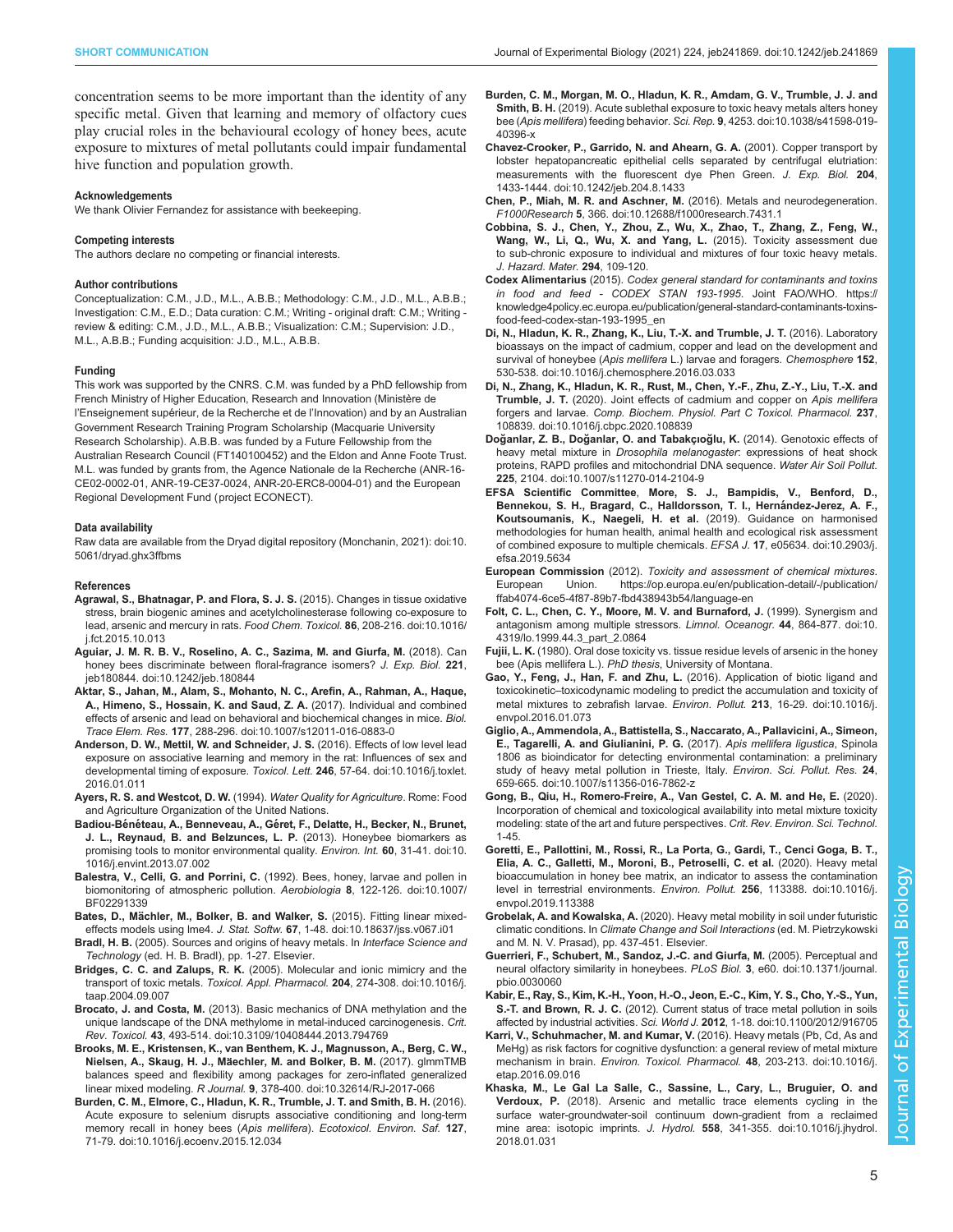- <span id="page-5-0"></span>Krämer, U. [\(2010\). Metal hyperaccumulation in plants.](https://doi.org/10.1146/annurev-arplant-042809-112156) Annu. Rev. Plant Biol. 61, [517-534. doi:10.1146/annurev-arplant-042809-112156](https://doi.org/10.1146/annurev-arplant-042809-112156)
- [Lamtai, M., Zghari, O., Ouakki, S., Marmouzi, I., Mesfioui, A., El Hessni, A. and](https://doi.org/10.1007/s43188-020-00043-4) Ouichou, A. [\(2020\). Chronic copper exposure leads to hippocampus oxidative](https://doi.org/10.1007/s43188-020-00043-4) [stress and impaired learning and memory in male and female rats.](https://doi.org/10.1007/s43188-020-00043-4) Toxicol. Res. 36[, 359-366. doi:10.1007/s43188-020-00043-4](https://doi.org/10.1007/s43188-020-00043-4)
- Lee, J.-S., Chon, H.-T. and Kim, K.-W. [\(2005\). Human risk assessment of As, Cd,](https://doi.org/10.1007/s10653-005-0131-6) [Cu and Zn in the abandoned metal mine site.](https://doi.org/10.1007/s10653-005-0131-6) Environ. Geochem. Health 27. [185-191. doi:10.1007/s10653-005-0131-6](https://doi.org/10.1007/s10653-005-0131-6)
- [Lin, X., Gu, Y., Zhou, Q., Mao, G., Zou, B. and Zhao, J.](https://doi.org/10.1002/jat.3283) (2016). Combined toxicity [of heavy metal mixtures in liver cells.](https://doi.org/10.1002/jat.3283) J. Appl. Toxicol. 36, 1163-1172. doi:10.1002/ [jat.3283](https://doi.org/10.1002/jat.3283)
- [Løkke, H., Ragas, A. M. J. and Holmstrup, M.](https://doi.org/10.1016/j.tox.2012.11.009) (2013). Tools and perspectives for [assessing chemical mixtures and multiple stressors.](https://doi.org/10.1016/j.tox.2012.11.009) Toxicology 313, 73-82. [doi:10.1016/j.tox.2012.11.009](https://doi.org/10.1016/j.tox.2012.11.009)
- Mahaffey, K. R., Capar, S. G., Gladen, B. C. and Fowler, B. A. (1981). Concurrent exposure to lead, cadmium, and arsenic: effects on toxicity and tissue metal concentrations in the rat. J. Lab. Clin. Med. 98, 463-481.
- Mance, G. (1987). Introduction. In Pollution Threat of Heavy Metals in Aquatic Environments (ed. K. Mellanby), pp. 1-6. Springer Science & Business Media.
- [Mason, L. H., Harp, J. P. and Han, D. Y.](https://doi.org/10.1155/2014/840547) (2014). Pb neurotoxicity: [neuropsychological effects of lead toxicity.](https://doi.org/10.1155/2014/840547) BioMed Res. Int. 2014, 840547. [doi:10.1155/2014/840547](https://doi.org/10.1155/2014/840547)
- [Matsumoto, Y., Menzel, R., Sandoz, J.-C. and Giurfa, M.](https://doi.org/10.1016/j.jneumeth.2012.08.018) (2012). Revisiting [olfactory classical conditioning of the proboscis extension response in honey](https://doi.org/10.1016/j.jneumeth.2012.08.018) [bees: A step toward standardized procedures.](https://doi.org/10.1016/j.jneumeth.2012.08.018) J. Neurosci. Methods 211, [159-167. doi:10.1016/j.jneumeth.2012.08.018](https://doi.org/10.1016/j.jneumeth.2012.08.018)
- [Meyer, J. S., Farley, K. J. and Garman, E. R.](https://doi.org/10.1002/etc.2792) (2015). Metal mixtures modeling [evaluation project: 1. background.](https://doi.org/10.1002/etc.2792) Environ. Toxicol. Chem. 34, 726-740. doi:10. [1002/etc.2792](https://doi.org/10.1002/etc.2792)
- Monchanin, C. [\(2021\). Metal pollutants have additive negative effects on honey bee](https://doi.org/10.5061/dryad.ghx3ffbms) [cognition. Dryad, Dataset. doi:10.5061/dryad.ghx3ffbms](https://doi.org/10.5061/dryad.ghx3ffbms)
- [Monchanin, C., Blanc-Brude, A., Drujont, E., Negahi, M. M., Pasquaretta, C.,](https://doi.org/10.1016/j.ecoenv.2021.112008) Silvestre, J., Baqué[, D., Elger, A., Barron, A. B., Devaud, J.-M. et al.](https://doi.org/10.1016/j.ecoenv.2021.112008) (2021a). [Chronic exposure to trace lead impairs honey bee learning.](https://doi.org/10.1016/j.ecoenv.2021.112008) Ecotoxicol. Environ. Saf. 212[, 112008. doi:10.1016/j.ecoenv.2021.112008](https://doi.org/10.1016/j.ecoenv.2021.112008)
- [Monchanin, C., Devaud, J.-M., Barron, A. B. and Lihoreau, M.](https://doi.org/10.1016/j.scitotenv.2021.146398) (2021b). Current [permissible levels of metal pollutants harm terrestrial invertebrates.](https://doi.org/10.1016/j.scitotenv.2021.146398) Sci. Total Environ. 779[, 146398. doi:10.1016/j.scitotenv.2021.146398](https://doi.org/10.1016/j.scitotenv.2021.146398)
- [Naqash, N., Prakash, S., Kapoor, D. and Singh, R.](https://doi.org/10.1007/s10311-020-01044-3) (2020). Interaction of [freshwater microplastics with biota and heavy metals: a review.](https://doi.org/10.1007/s10311-020-01044-3) Environ. Chem. Lett. 18[, 1813-1824. doi:10.1007/s10311-020-01044-3](https://doi.org/10.1007/s10311-020-01044-3)
- Nikolić, T. V., Kojić, D., Orčić, S., Batinić, D., Vukašinović, E., Blagojević, D. P. and Purac<sup>c</sup>, J. [\(2016\). The impact of sublethal concentrations of Cu, Pb and Cd on](https://doi.org/10.1016/j.chemosphere.2016.08.077) [honey bee redox status, superoxide dismutase and catalase in laboratory](https://doi.org/10.1016/j.chemosphere.2016.08.077) conditions. Chemosphere 164[, 98-105. doi:10.1016/j.chemosphere.2016.08.077](https://doi.org/10.1016/j.chemosphere.2016.08.077)
- [Nisbet, C., Guler, A., Ormanci, N. and Cenesiz, S.](https://doi.org/10.5897/AJBR2016.0921) (2018). Preventive action of [zinc against heavy metals toxicity in honeybee.](https://doi.org/10.5897/AJBR2016.0921) Afr. J. Biochem. Res. 12, 1-6. [doi:10.5897/AJBR2016.0921](https://doi.org/10.5897/AJBR2016.0921)
- Noyes, P. D. and Lema, S. C. [\(2015\). Forecasting the impacts of chemical pollution](https://doi.org/10.1093/czoolo/61.4.669) [and climate change interactions on the health of wildlife.](https://doi.org/10.1093/czoolo/61.4.669) Curr. Zool. 61, 669-689. [doi:10.1093/czoolo/61.4.669](https://doi.org/10.1093/czoolo/61.4.669)
- Nriagu, J. O. and Pacyna, J. M. [\(1988\). Quantitative assessment of worldwide](https://doi.org/10.1038/333134a0) [contamination of air, water and soils by trace metals.](https://doi.org/10.1038/333134a0) Nature 333, 134-139. doi:10. [1038/333134a0](https://doi.org/10.1038/333134a0)
- [Nys, C., Van Regenmortel, T., Janssen, C. R., Oorts, K., Smolders, E. and De](https://doi.org/10.1002/etc.4039) Schamphelaere, K. A. C. [\(2018\). A framework for ecological risk assessment of](https://doi.org/10.1002/etc.4039) [metal mixtures in aquatic systems.](https://doi.org/10.1002/etc.4039) Environ. Toxicol. Chem. 37, 623-642. doi:10. [1002/etc.4039](https://doi.org/10.1002/etc.4039)
- Otitoloju, A. A. [\(2003\). Relevance of joint action toxicity evaluations in setting](https://doi.org/10.1016/S0301-4797(02)00160-3) [realistic environmental safe limits of heavy metals.](https://doi.org/10.1016/S0301-4797(02)00160-3) J. Environ. Manag. 67, [121-128. doi:10.1016/S0301-4797\(02\)00160-3](https://doi.org/10.1016/S0301-4797(02)00160-3)
- [Pal, A., Badyal, R. K., Vasishta, R. K., Attri, S. V., Thapa, B. R. and Prasad, R.](https://doi.org/10.1007/s12011-013-9665-0) [\(2013\). Biochemical, histological, and memory impairment effects of chronic](https://doi.org/10.1007/s12011-013-9665-0) [copper toxicity: a model for non-wilsonian brain copper toxicosis in wistar rat.](https://doi.org/10.1007/s12011-013-9665-0) Biol. Trace Elem. Res. 153[, 257-268. doi:10.1007/s12011-013-9665-0](https://doi.org/10.1007/s12011-013-9665-0)
- [Perugini, M., Manera, M., Grotta, L., Abete, M. C., Tarasco, R. and Amorena, M.](https://doi.org/10.1007/s12011-010-8688-z) [\(2011\). Heavy metal \(Hg, Cr, Cd, and Pb\) contamination in urban areas and](https://doi.org/10.1007/s12011-010-8688-z) [wildlife reserves: honeybees as bioindicators.](https://doi.org/10.1007/s12011-010-8688-z) Biol. Trace Elem. Res. 140, [170-176. doi:10.1007/s12011-010-8688-z](https://doi.org/10.1007/s12011-010-8688-z)
- [Pisani, A., Protano, G. and Riccobono, F.](https://doi.org/10.1016/j.foodchem.2007.09.029) (2008). Minor and trace elements in [different honey types produced in Siena County \(Italy\).](https://doi.org/10.1016/j.foodchem.2007.09.029) Food Chem. 107, [1553-1560. doi:10.1016/j.foodchem.2007.09.029](https://doi.org/10.1016/j.foodchem.2007.09.029)
- [Raes, H., Braeckman, B. P., Criel, G. R. J., Rzeznik, U. and Vanfleteren, J. R.](https://doi.org/10.1002/(SICI)1097-010X(20000101)286:1%3C1::AID-JEZ1%3E3.0.CO;2-Z) [\(2000\). Copper induces apoptosis in Aedes C6/36 cells.](https://doi.org/10.1002/(SICI)1097-010X(20000101)286:1%3C1::AID-JEZ1%3E3.0.CO;2-Z) J. Exp. Zool. 286, 1-12. [doi:10.1002/\(SICI\)1097-010X\(20000101\)286:1<1::AID-JEZ1>3.0.CO;2-Z](https://doi.org/10.1002/(SICI)1097-010X(20000101)286:1%3C1::AID-JEZ1%3E3.0.CO;2-Z)
- Rothshein, A. (1959). Cell membrane as site of action of heavy metals. Fed. Proc. 18, 1026-1038.
- [Sasso, A. F., Isukapalli, S. S. and Georgopoulos, P. G.](https://doi.org/10.1186/1742-4682-7-17) (2010). A generalized [physiologically-based toxicokinetic modeling system for chemical mixtures](https://doi.org/10.1186/1742-4682-7-17) containing metals. Theor. Biol. Med. Model. 7[, 17. doi:10.1186/1742-4682-7-17](https://doi.org/10.1186/1742-4682-7-17)
- [Satta, A., Verdinelli, M., Ruiu, L., Buffa, F., Salis, S., Sassu, A. and Floris, I.](https://doi.org/10.1007/s11356-012-0921-1) [\(2012\). Combination of beehive matrices analysis and ant biodiversity to study](https://doi.org/10.1007/s11356-012-0921-1) [heavy metal pollution impact in a post-mining area \(Sardinia, Italy\).](https://doi.org/10.1007/s11356-012-0921-1) *Environ. Sci.* Pollut. Res. 19[, 3977-3988. doi:10.1007/s11356-012-0921-1](https://doi.org/10.1007/s11356-012-0921-1)
- [Schmolke, G., Elsenhans, B., Ehtechami, C. and Forth, W.](https://doi.org/10.1177/096032719201100503) (1992). Arsenic[copper interaction in the kidney of the rat.](https://doi.org/10.1177/096032719201100503) Hum. Exp. Toxicol. 11, 315-321. doi:10. [1177/096032719201100503](https://doi.org/10.1177/096032719201100503)
- [Senut, M.-C., Sen, A., Cingolani, P., Shaik, A., Land, S. J. and Ruden, D. M.](https://doi.org/10.1093/toxsci/kfu028) [\(2014\). Lead exposure disrupts global DNA methylation in human embryonic stem](https://doi.org/10.1093/toxsci/kfu028) [cells and alters their neuronal differentiation.](https://doi.org/10.1093/toxsci/kfu028) Toxicol. Sci. 139, 142-161. doi:10. [1093/toxsci/kfu028](https://doi.org/10.1093/toxsci/kfu028)
- [Sgolastra, F., Blasioli, S., Renzi, T., Tosi, S., Medrzycki, P., Molowny-Horas, R.,](https://doi.org/10.1016/j.chemosphere.2017.10.068) Porrini, C. and Braschi, I. [\(2018\). Lethal effects of Cr\(III\) alone and in](https://doi.org/10.1016/j.chemosphere.2017.10.068) [combination with propiconazole and clothianidin in honey bees.](https://doi.org/10.1016/j.chemosphere.2017.10.068) Chemosphere 191[, 365-372. doi:10.1016/j.chemosphere.2017.10.068](https://doi.org/10.1016/j.chemosphere.2017.10.068)
- [Singh, N., Gupta, V. K., Kumar, A. and Sharma, B.](https://doi.org/10.3389/fchem.2017.00070) (2017). Synergistic effects of [heavy metals and pesticides in living systems.](https://doi.org/10.3389/fchem.2017.00070) Front. Chem. 5, 70. doi:10.3389/ [fchem.2017.00070](https://doi.org/10.3389/fchem.2017.00070)
- Su, C., Jiang, L. and Zhang, W. (2014). A review on heavy metal contamination in the soil worldwide: situation, impact and remediation techniques. Environ. Skept. Crit. 3, 24-38.
- Svendsen, C., Jager, T., Haddad, S., Yang, R., Dorne, J., Broerse, M. and Kramarz, P. (2011). Toxicokinetics and toxycodynamics. In Mixture Toxicity: Linking Approaches from Ecological and Human Toxicology (ed. C. A. Van Gestel, M. Jonker, J. E. Kammenga, R. Laskowski and C. Svendsen), pp. 47-93. New York, NY, USA: CRC press.
- Tamano, H. and Takeda, A. [\(2011\). Dynamic action of neurometals at the synapse.](https://doi.org/10.1039/c1mt00008j) Metallomics 3[, 656. doi:10.1039/c1mt00008j](https://doi.org/10.1039/c1mt00008j)
- Tchounwou, P. B., Yedjou, C. G., Patlolla, A. K. and Sutton, D. J. (2012). Heavy metal toxicity and the environment. In Molecular, Clinical and Environmental Toxicology (ed. A. Luch), pp. 133-164. Basel: Springer Basel.
- [Terrab, A., Recamales, A., Gonzalezmiret, M. and Heredia, F.](https://doi.org/10.1016/j.foodchem.2004.07.033) (2005). [Contribution to the study of avocado honeys by their mineral contents using](https://doi.org/10.1016/j.foodchem.2004.07.033) [inductively coupled plasma optical emission spectrometry.](https://doi.org/10.1016/j.foodchem.2004.07.033) Food Chem. 92, [305-309. doi:10.1016/j.foodchem.2004.07.033](https://doi.org/10.1016/j.foodchem.2004.07.033)
- [Thimmegowda, G. G., Mullen, S., Sottilare, K., Sharma, A., Mohanta, S. S.,](https://doi.org/10.1073/pnas.2009074117) [Brockmann, A., Dhandapany, P. S. and Olsson, S. B.](https://doi.org/10.1073/pnas.2009074117) (2020). A field-based [quantitative analysis of sublethal effects of air pollution on pollinators.](https://doi.org/10.1073/pnas.2009074117) Proc. Natl. Acad. Sci. USA 117[, 20653-20661. doi:10.1073/pnas.2009074117](https://doi.org/10.1073/pnas.2009074117)
- [Tolins, M., Ruchirawat, M. and Landrigan, P.](https://doi.org/10.1016/j.aogh.2014.09.005) (2014). The developmental [neurotoxicity of arsenic: cognitive and behavioral consequences of early life](https://doi.org/10.1016/j.aogh.2014.09.005) exposure. Ann. Glob. Health 80[, 303-314. doi:10.1016/j.aogh.2014.09.005](https://doi.org/10.1016/j.aogh.2014.09.005)
- [Tyler, C. R. S., Smoake, J. J. W., Solomon, E. R., Villicana, E., Caldwell, K. K.](https://doi.org/10.3389/fgene.2018.00200) and Allan, A. M. [\(2018\). Sex-dependent effects of the histone deacetylase](https://doi.org/10.3389/fgene.2018.00200) [inhibitor, sodium valproate, on reversal learning after developmental arsenic](https://doi.org/10.3389/fgene.2018.00200) exposure. Front. Genet. 9[, 200. doi:10.3389/fgene.2018.00200](https://doi.org/10.3389/fgene.2018.00200)
- Verriopoulos, G. and Dimas, S. [\(1988\). Combined toxicity of copper, cadmium,](https://doi.org/10.1007/BF01688882) [zinc, lead, nickel, and chrome to the copepod](https://doi.org/10.1007/BF01688882) Tisbe holothuriae. Bull. Environ. Contam. Toxicol. 41[, 378-384. doi:10.1007/BF01688882](https://doi.org/10.1007/BF01688882)
- Viarengo, A. (1994). Heavy metal cytotoxicity in marine organisms: effects on Ca2+ homeostasis and possible alteration of signal transduction pathways. In Advances in Comparative and Environmental Physiology: Volume 20 (ed. J. L. Arpigny, J. Coyette, S. Davail, G. Feller, E. Fonzé, E. C. Foulkes, J.-M. Frère, R. Fujii, S. Génicot and Ch. Gerday), pp. 85-110. Berlin, Heidelberg: Springer Berlin Heidelberg.
- von Stackelberg, K., Guzy, E., Chu, T. and Henn, B. C. (2013). Mixtures, Metals, Genes And Pathways: A Systematic Review, pp. 1-67. Harvard Center for Risk Analysis.
- Wu, C., Gu, X., Ge, Y., Zhang, J. and Wang, J. (2006). Effects of high fluoride and arsenic on brain biochemical indexes and learning-memory in rats. Fluoride 39, 274-279.
- [Wu, X., Cobbina, S. J., Mao, G., Xu, H., Zhang, Z. and Yang, L.](https://doi.org/10.1007/s11356-016-6333-x) (2016). A review of [toxicity and mechanisms of individual and mixtures of heavy metals in the](https://doi.org/10.1007/s11356-016-6333-x) environment. Environ. Sci. Pollut. Res. 23[, 8244-8259. doi:10.1007/s11356-016-](https://doi.org/10.1007/s11356-016-6333-x) [6333-x](https://doi.org/10.1007/s11356-016-6333-x)
- [Xun, E., Zhang, Y., Zhao, J. and Guo, J.](https://doi.org/10.1016/j.envpol.2018.07.128) (2018). Heavy metals in nectar modify [behaviors of pollinators and nectar robbers: consequences for plant fitness.](https://doi.org/10.1016/j.envpol.2018.07.128) Environ. Pollut. 242[, 1166-1175. doi:10.1016/j.envpol.2018.07.128](https://doi.org/10.1016/j.envpol.2018.07.128)
- [Yao, J., Zhu, Y. C., Adamczyk, J. and Luttrell, R.](https://doi.org/10.1016/j.cbpc.2018.03.005) (2018). Influences of [acephate and mixtures with other commonly used pesticides on honey](https://doi.org/10.1016/j.cbpc.2018.03.005) bee (Apis mellifera[\) survival and detoxification enzyme activities.](https://doi.org/10.1016/j.cbpc.2018.03.005) Comp. [Biochem. Physiol. Part C Toxicol. Pharmacol.](https://doi.org/10.1016/j.cbpc.2018.03.005) 209, 9-17. doi:10.1016/j.cbpc. [2018.03.005](https://doi.org/10.1016/j.cbpc.2018.03.005)
- [Zaman, K., MacGill, R. S., Johnson, J. E., Ahmad, S. and Pardini, R. S.](https://doi.org/10.1002/arch.940290209) (1995). [An insect model for assessing oxidative stress related to arsenic toxicity.](https://doi.org/10.1002/arch.940290209) Arch. Insect Biochem. Physiol. 29[, 199-209. doi:10.1002/arch.940290209](https://doi.org/10.1002/arch.940290209)